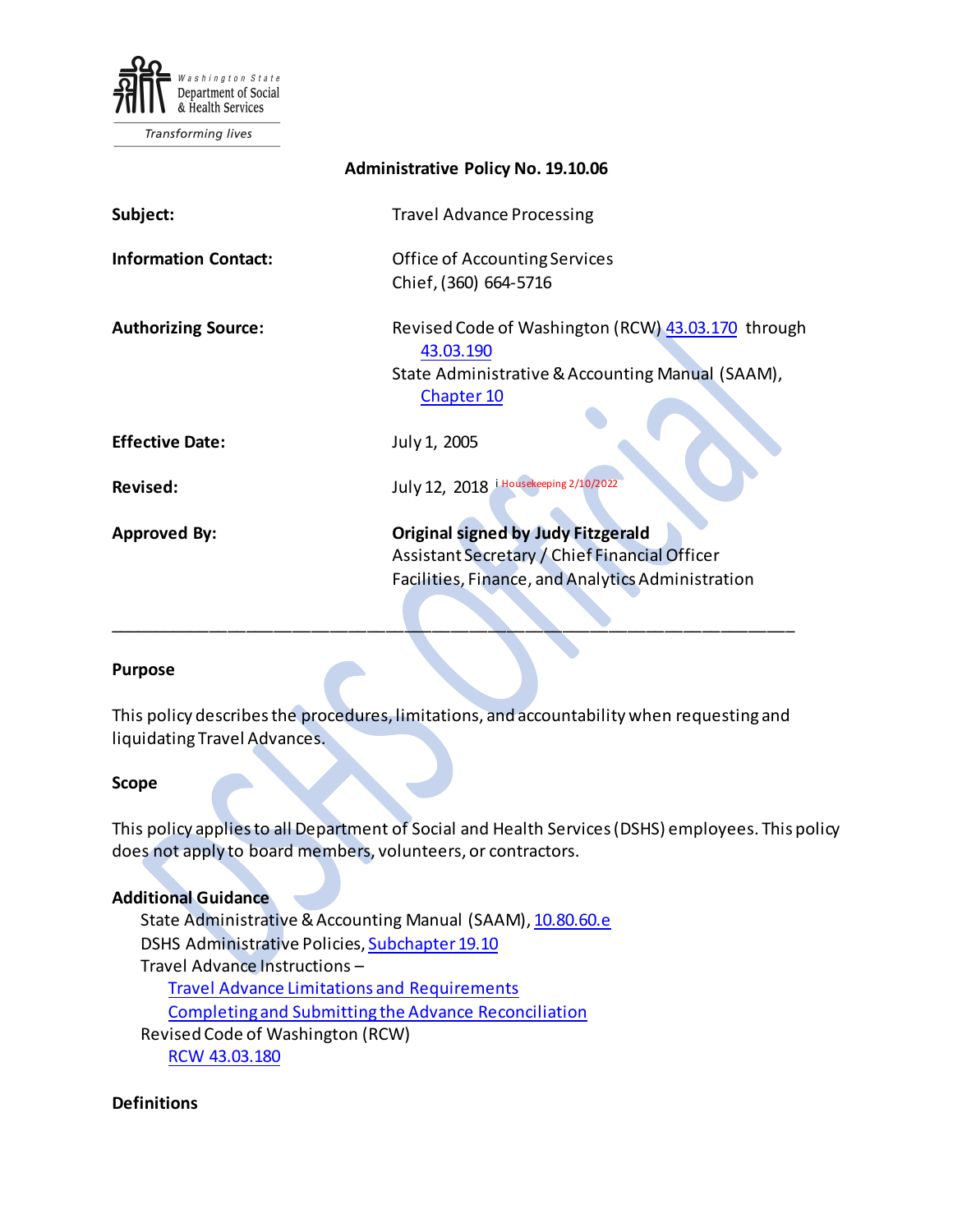Administrative Policy No. 19.10.06 July 12, 2018 Page 2

**Out-of-State Travel** means travel anywhere outside the boundaries of the state of Washington is to be considered out-of-state and should be coded as out-of-state travel. However, with respect to the requirement for prior authorization of out-of-state travel in Subsection 10.10.50, a) travel to counties and/or cities in the states of Idaho and Oregon that are contiguous to the border between Washington-Idaho or Washington-Oregon, or b) out-of-state employees traveling within the same state as their official station shall not be considered out-of-state.

**Per Diem Expenses** means daily travel costs covering both lodging expenses and subsistence expenses while in travel status.

**Reimbursement Request** is the request for travel reimbursement that is submitted using the Travel and Expense Management System (TEMS).

**Travel Advance** is a payment made to a traveler to defray some of the costs the traveler will incur while traveling on official state business.

**Travel and Expenses Management System (TEMS)** is the software program used to process travel reimbursement requests and travel advances.

**Traveler** means any DSHS employee traveling on official state business.

# **Policy**

- *I. Travel Advance Limitations and Requirements.*
- **A. The Office of Accounting Services (OAS) is responsible for processing all DSHS Travel Advances.**
- **B. Travel Advances can only be issued for DSHS employee travel.**
- **C. TEMS must be used to request a travel advance.**

Instructions for completing a Travel Advance are posted on the travel website.

- **D. Use of the travel advance is limited to:**
	- 1. Paying necessary reimbursable costs while performing official duties.
	- 2. A travel time period of up to 30 days.
- **E. Travel advances must not be used for:**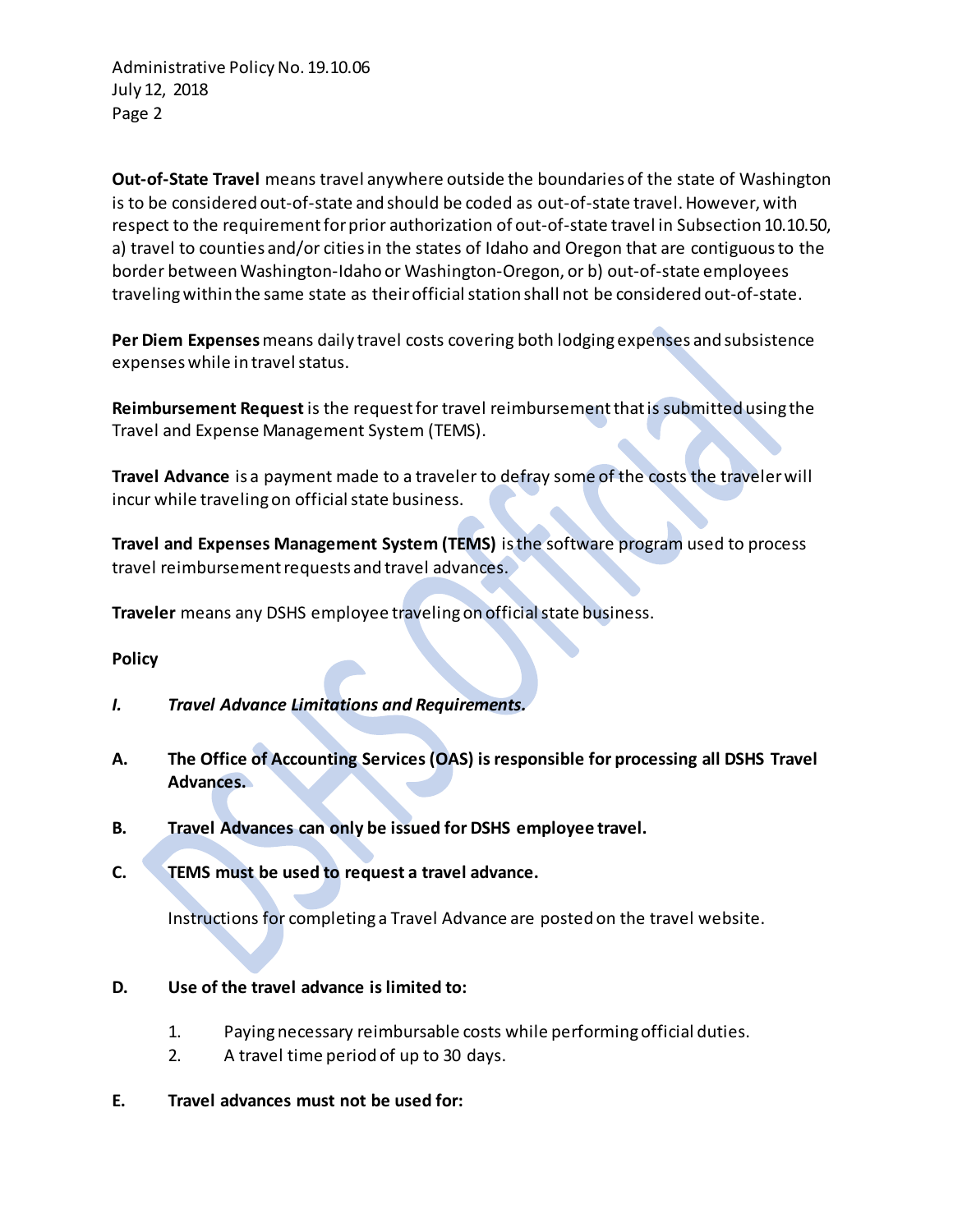Administrative Policy No. 19.10.06 July 12, 2018

Page 3

- 1. Use of privately owned vehicles (RCW 43.03.170).
- 2. Purchase of commercial airfare.
- 3. Lodging.

### **F. Travel advance requests must be received by OAS:**

- 1. At least ten working days before the first date of travel, but
- 2. No more than 30 calendar days before the first date of travel.

## **G. Travel advances:**

- 1. Are limited to 75% of the estimated allowable travel expenses.OAS staff may make adjustments to the travel advance request when necessary.
- 2. Must be for \$100 or more. OAS staff will not process travel advances under \$100.
- 3. Are not considered a loan to a traveler.
- 4. DSHS considers any unauthorized disbursement of a travel advance a misappropriation of state monies.

## *II. Submitting and Accounting for Travel Advances*

- **A.** Travel reimbursement requestsmust be submitted in TEMS.
- **B.** After the travel is complete, the travel reimbursement requestmust be submitted and approved in TEMS within 5 working days after the last day of travel.
- **C.** Unspent travel advance fundsmust be returned by the 10th day of the month following the month for which a travel advance was issued.(RCW 43.03.180)
- **D.** If a trip is cancelled or rescheduled, the full amount of the travel advance must be returnedwithin 10 working days from the date the traveler became aware that the trip was cancelled or rescheduled, or the 10<sup>th</sup> day of the month following the month of planned travel.

Instructions for completing the Advance Reconciliation are posted on the travel website.

# *III. Default on Accounting or Repayment of the Advance by the Traveler*

**A.** When a traveler does not enter their travel into TEMS and/or return any unused portion of an advance, the full unpaid amount shall become immediately due and payable with interest of ten (10) percent per annum from date of default until paid (SAAM 10.80.60.e and RCW 43.03.190).